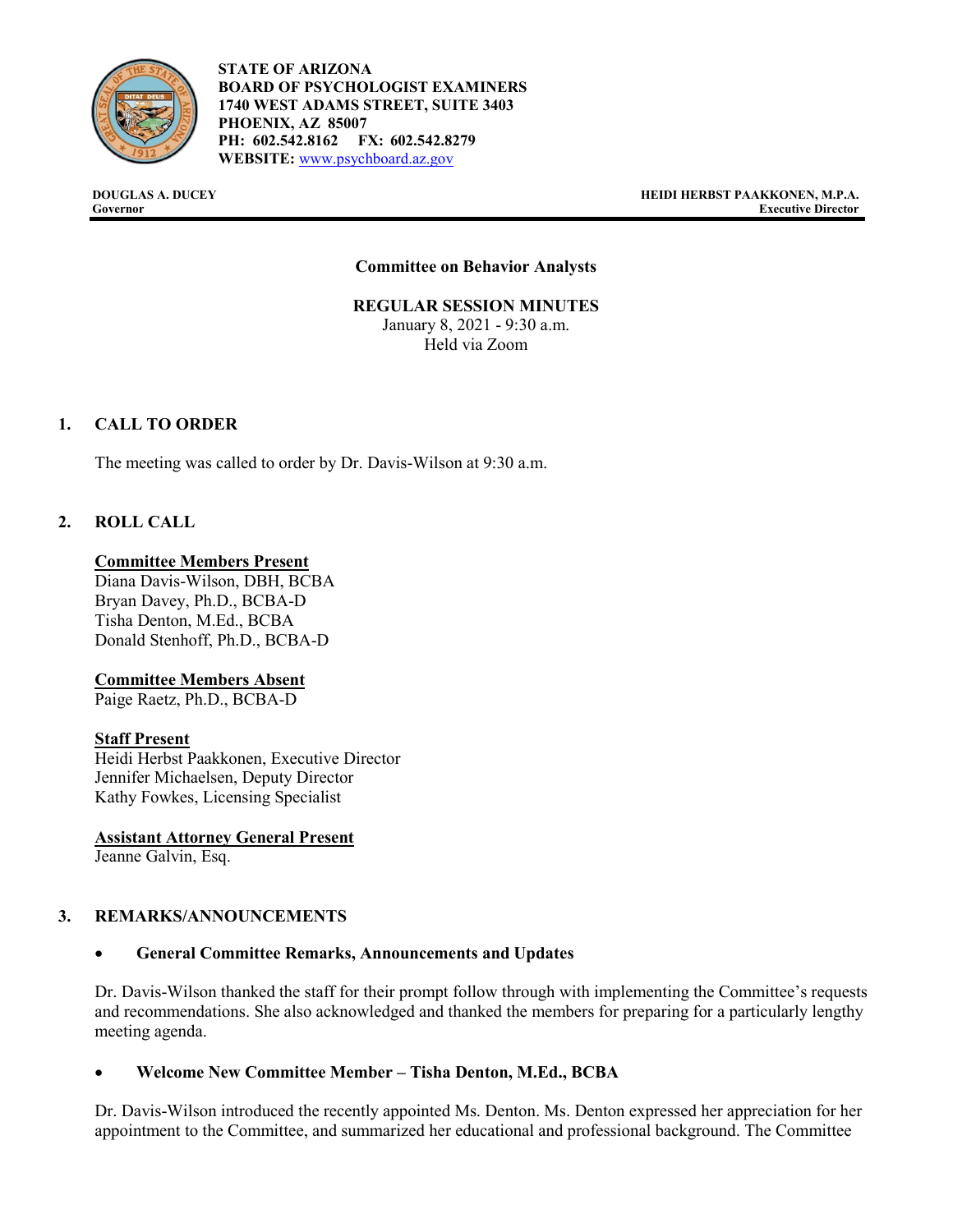members described having followed Ms. Denton's career as a behavior analyst in Arizona and stated she will be a highly effective member who will serve the public very well.

The Committee also acknowledged the recent passing of Dr. Bohanske, noting his tremendous and numerous contributions to the field and to regulations

#### **4. APPROVAL OF MINUTES**

#### **A. December 3, 2020 Regular Session Minutes**

**MOTION:** Dr. Davis-Wilson moved to approve the minutes as drafted. Dr. Stenhoff seconded the motion.

**VOTE:** The motion was approved 3-0.

### **5. DISCUSSION, CONSIDERATION AND POSSIBLE ACTION REGARDING COMPLAINTS AND RECOMMENDATION TO THE BOARD**

### **A. Complaint No. 20-51, Dylan Huff**

Ms. Denton recused from the review of ,and partication in, this agenda item.

The complainant SM was present and indicated she was asked to speak on behalf of AA, the mother of the child identified in the investigation. SM stated that the issue concerns the transition of care letter sent by Mr. Huff to AA, a copy of which was issued to the estranged father which was perceived by AA to be retaliatory in nature. SM stated that services to the child were provided by both Mr. Huff and Mrs. Huff, and she questioned who was supervising Mrs. Huff during this period of time as she was not licensed. AA stated that she disagrees with several statements in the letter and believes the intent of the letter was to create friction between herself and father.

In response to Committee questioning, AA stated she had never heard the name of Samantha Lemons, the licensed behavior analyst who assumed responsibility for supervising Mrs. Huff. AA affirmed that she witnessed RBTs supervised by Mrs. Huff, providing services to her child.

Mandi Karvis introduced herself as legal counsel for Mr. and Mrs. Huff. She stated that the contents of the letter were appropriate, that father was entitled to have the information supplied in the letter, and she refuted that the intent of the letter was to elicit the reaction that AA described. Ms. Karvis indicated that Mrs. Huff represented her credentials as an unlicensed person appropriately on the agency website and in the process did not mislead the public to conclude that she is licensed. Ms. Karvis stated to the committee that the RBT handbook of the BACB permits BCaBAs to provide supervision to RBTs, and further stated that at no time did Mr. Huff supervise his wife. The Committee noted that the laws of Arizona supersede the guidelines established by the BACB.

Mrs. Huff described her supervisory arrangements under Samantha Lemons and Nicole Collins. She explained that previously her role at the agency consisted of writing training plans and curriculum and delivering training to RBTs. She stated that she was of the understanding that she could supervise RBTs. She stated she now performs mostly administrative duties, billing, intakes and chart reviews for accuracy. She stated her BCaBA temporarily lapsed earlier this year, but it is now current. She admitted that she regrets not doing further research into the licensure requirements of Arizona law. In response to questioning concerning how her role is made clear to clients, she indicated that this could have been unclear and she could have done better to explain her unlicensed status.

The Committee asked for specific examples as to why the agency staff were uncomfortable providing services in AA's home. Mr. Huff indicated that AA attempted to engage them in unprofessional conversations, and AA attempted to interfere in the child's treatment. The Committee questioned Mr. Huff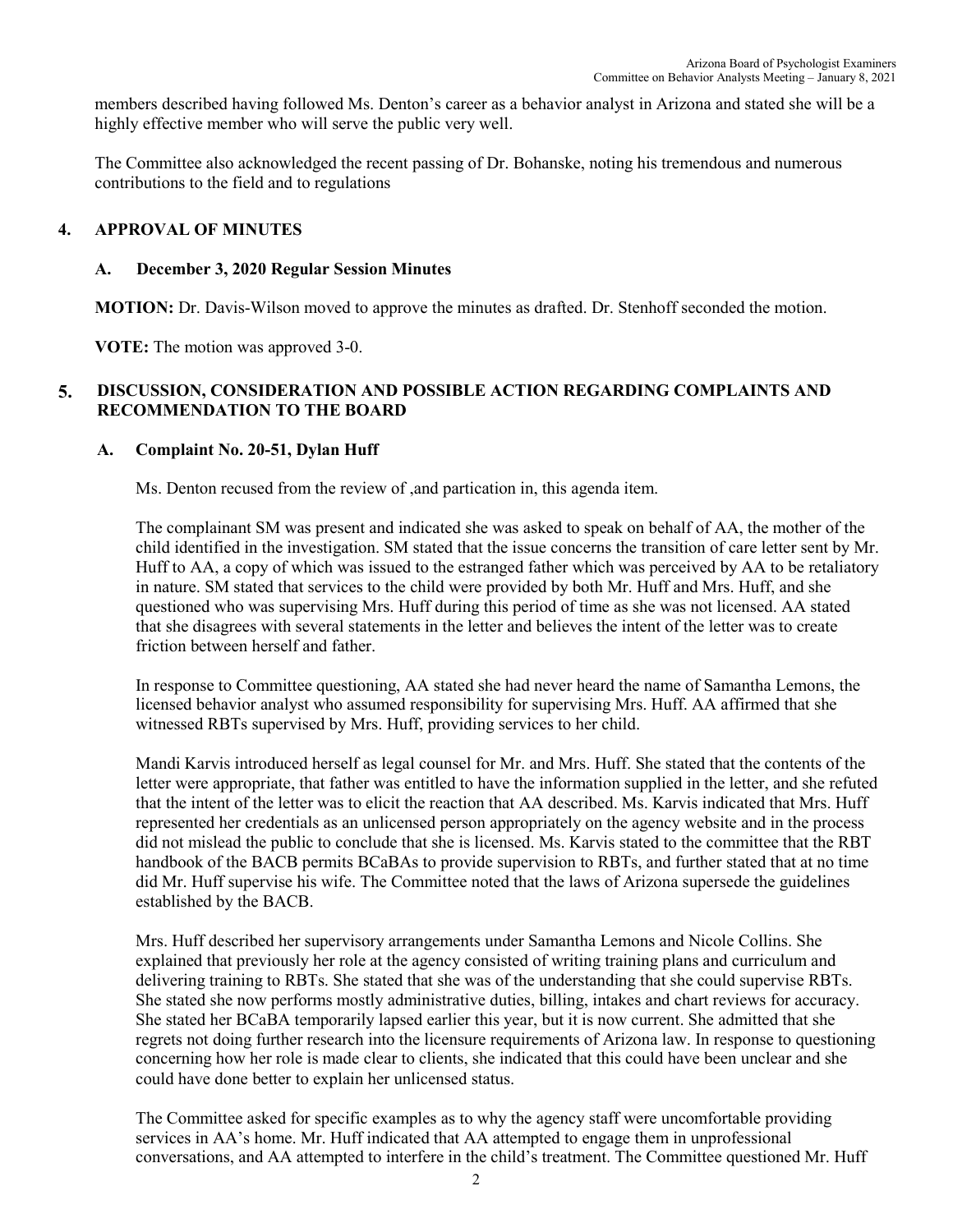relative to the actions taken to mitigate these situations, and he described some of their strategies. Mr. Huff explained that the agency has modified its practices such that parent training and parent communications are now incorporated into the clinical record, rather than stored outside the file. The Committee noted that there are some missing dates on the treatment plan and also in the treatment record.

Mrs. Huff described the agency's rationale for shifting away from telehealth to resume in-person services, and how families were notified. The Committee questioned the decision to cancel the child's care; Mr. Huff explained it was made prior to COVID and was made on the basis of the issues with AA, primarily the history of frequent cancellations and AA attempting to engage staff in unproductive conversations. The Committee noted the Code of Ethics 2.15 that requires efforts to remediate the issues with AA prior to termination. Mr. Huff indicated that verbal warnings were issued but these were not documented. The Committee noted that the criteria to terminate or transfer care must be documented and defensible.

In response to Committee questioning, Mr. Huff described the three points of contact they had with father and the level of engagement during these interactions.

Mrs. Huff admitted to the Committee that upon earning her BCBA she had "no clue" about the Arizona Board of Psychologist Examiners and the requirements that she must be licensed.

**MOTION:** Dr. Davis-Wilson moved to meet in Executive Session for purposes of receiving legal advice. Dr. Davey seconded the motion.

**VOTE:** The motion was approved 3-0.

The Committee met in Executive Session from 11:43 a.m. to 12:00 p.m. The Committee subsequently took a break until 12:15 p.m.

The Committee members deliberated the case concerning Mr. Huff (20-51), noting that the content of the release of services letter was problematic from an ethics perspective, and that it lacked documentation to substantiate its contents. The members discussed the fact that Mr. Huff's conduct raises some concerns relative to the Code of Ethics where transfer of care of the client was concerned. The discussion reflected that while there is no evidence on the part of Mr. Huff to cause harm, his actions could be perceived by the client's mother to have done so. While there isn't any evidence of gross negligence, the Committee also noted the record appears to reflect that the client's interest did not always rise above the needs of the business and its employees.

The deliberation further reflected that Mr. Huff admits to instances of lack of awareness of the requirements of the BACB Code of Ethics as it relates to client relationships. The discussion also noted how both perceived and real harm can be caused by communications issued to clients that are not well thought out and that are not supported by documentation.

**MOTION:** Dr. Davey moved to forward the case to the board with a recommendation the licensee be issued a Letter of Concern citing conduct that, if not corrected, would constitute violations of the Code of Ethics specific to sections 2.0; 2.2; 2.15 A, C and D; and 4.1A. The motion included Mr. Huff be issued a non-disciplinary order for continuing education to consist of 24 hours in the content areas of ethics, professionalism, custodial care, forensics, and family members as partners. Eight of those hours must focus on forensics and family matters (3 of which must be completed within 45 days of the effective date of the order), and the remaining 16 hours to be completed within 180 days shall consist of self-study with a behavior analyst mentor and expert in the ethics code who is approved by the Committee Chair. Dr. Stenhoff seconded the motion.

**VOTE:** The motion was approved 3-0.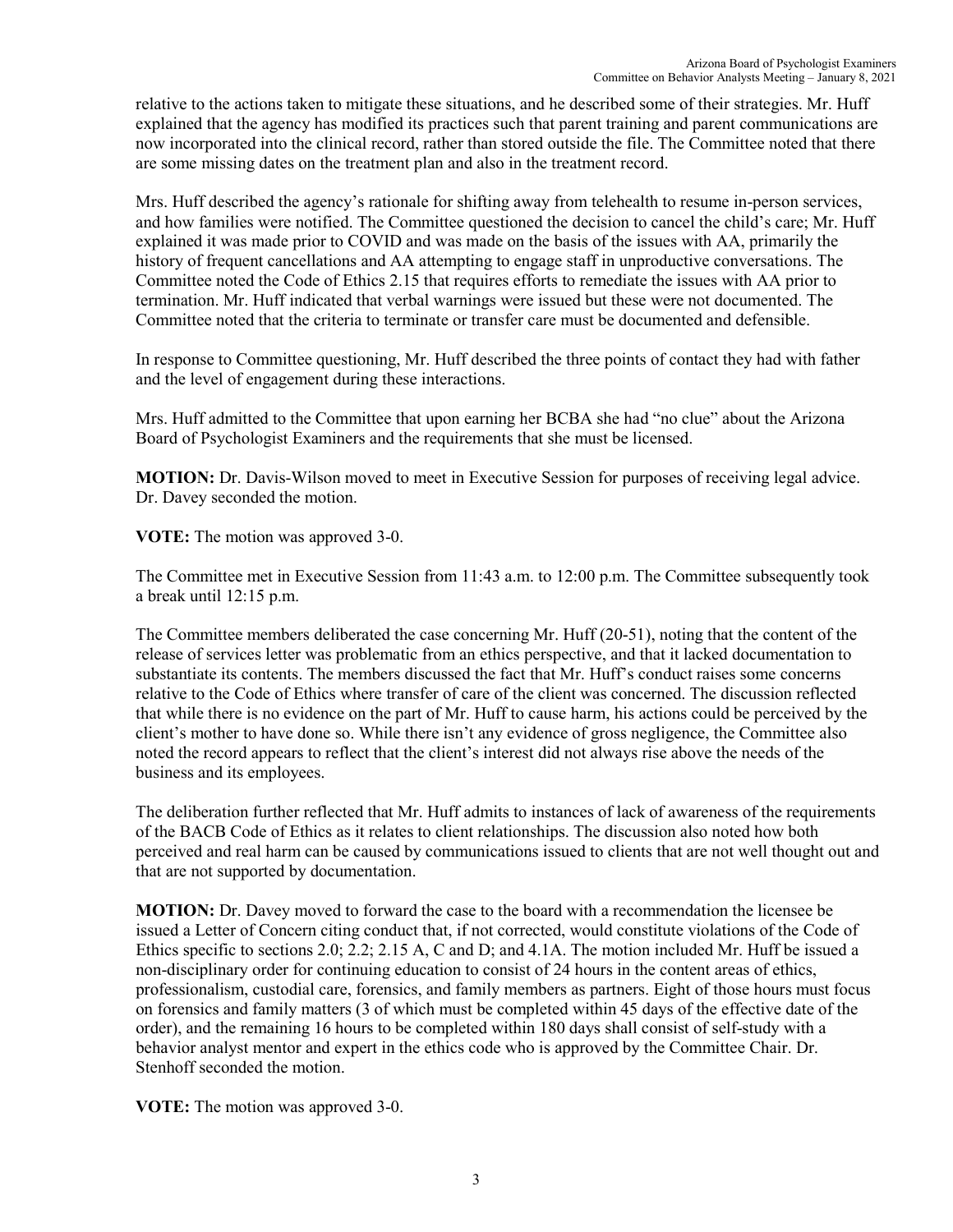## **B. Complaint No. 20-52, Paige Huff**

Ms. Denton recused from the review of ,and partication in, this agenda item.

The deliberation for this case reflected the fact that Mrs. Huff should have been aware of the requirement to be licensed for a multitude of reasons, including the fact that she frequently engaged, and worked very closely, with licensed behavior analysts. The members discussed that the BACB Code of Ethics language addresses this issue in several instances, such as that specific to integrity, and that which addresses serving as a model example and emulating an ethical culture for employees. It was noted that RBTs reporting to her were placed at risk given that they did not receive adequate supervision by a licensed behavior analyst, and that this complaint could have implications to her Texas license. The Committee further noted that the BACB instructs certificants to be aware of state licensure requirements. The deliberation also reflected that Mr. and Mrs. Huff erroneously concluded that staff turnover is a function of conflicts with families when in actuality turnover occurs as a result of poor organizational practices. The members concurred that the complainant was not provided any notice or opportunity to take her concerns to Ms. Lemons, Mrs. Huff's supervising LBA. At the of the day, Arizona requires licensure which is a fact of which Mrs. Huff is aware, and yet she functioned for some time as an LBA without a license.

**MOTION:** Dr. Davey moved to meet in Executive Session for purposes of receiving legal advice. Dr. Davis-Wilson seconded the motion. The motion was approved 3-0.

The Committee met in Executive Session from 1:16 p.m. to 1:28 p.m.

Upon resuming in public session, the Committee discussed whether Mrs. Huff's conduct is best addressed by disciplinary or by non-disciplinary action. The deliberations identified a number of statutes that Mrs. Huff may have violated to include A.R.S. §32-2091 at subsections (12)(k) and also the language in that statute specific to title violation. The Committee tabled the discussion in order to address her open application before the Committee on this agenda (item 5.B.6.).

### **6. DISCUSSION, CONSIDERATION AND POSSIBLE ACTION REGARDING RECOMMENDATION TO THE BOARD PERTAINING TO THE APPROVAL OR DENIAL OF BEHAVIOR ANALYST APPLICATION FOR PAIGE HUFF, M.S.**

Ms. Denton recused from the review of ,and partication in, this agenda item.

The Committee proceeded with a substantive review of the application. The discussion reflected that Mrs. Huff provided supervision to other persons while she was not licensed. Additionally, it was noted Mrs. Huff's supervisor, Ms. Lemons, was not licensed in Arizona for a period of the time that Mrs. Huff reported on her application, thus disqualifying those hours. The Committee discussed the fact that given Mrs. Huff had previously completed the licensure requirements in Texas she therefore should have anticipated and prepared for completing the licensure requirements in Arizona. The members expressed some frustration that the applicant is presenting information that reflects her lack of understanding of Arizona's licensure requirements, and noted that this matter potentially calls into question the conduct and judgment of Mrs. Huff's supervisor.

Ms. Galvin advised the Committee to communicate to Mrs. Huff the number of deficient hours of supervised experience, and to table taking action on the complaint as the matters are related in such a way that the Committee's recommendations need to be formulated for both the application and the complaint together. The application deficiencies include for question #7 she needs to indicate which state agency licensed her, for question #6 she needs to indicate "not applicable", and the supervised experience forms needs to be corrected, current and complete. The members agreed by consensus to direct staff to request the information from Mrs. Huff in the form of a FAIR letter and to bring the application and the complaint back on a future agenda once the application is complete.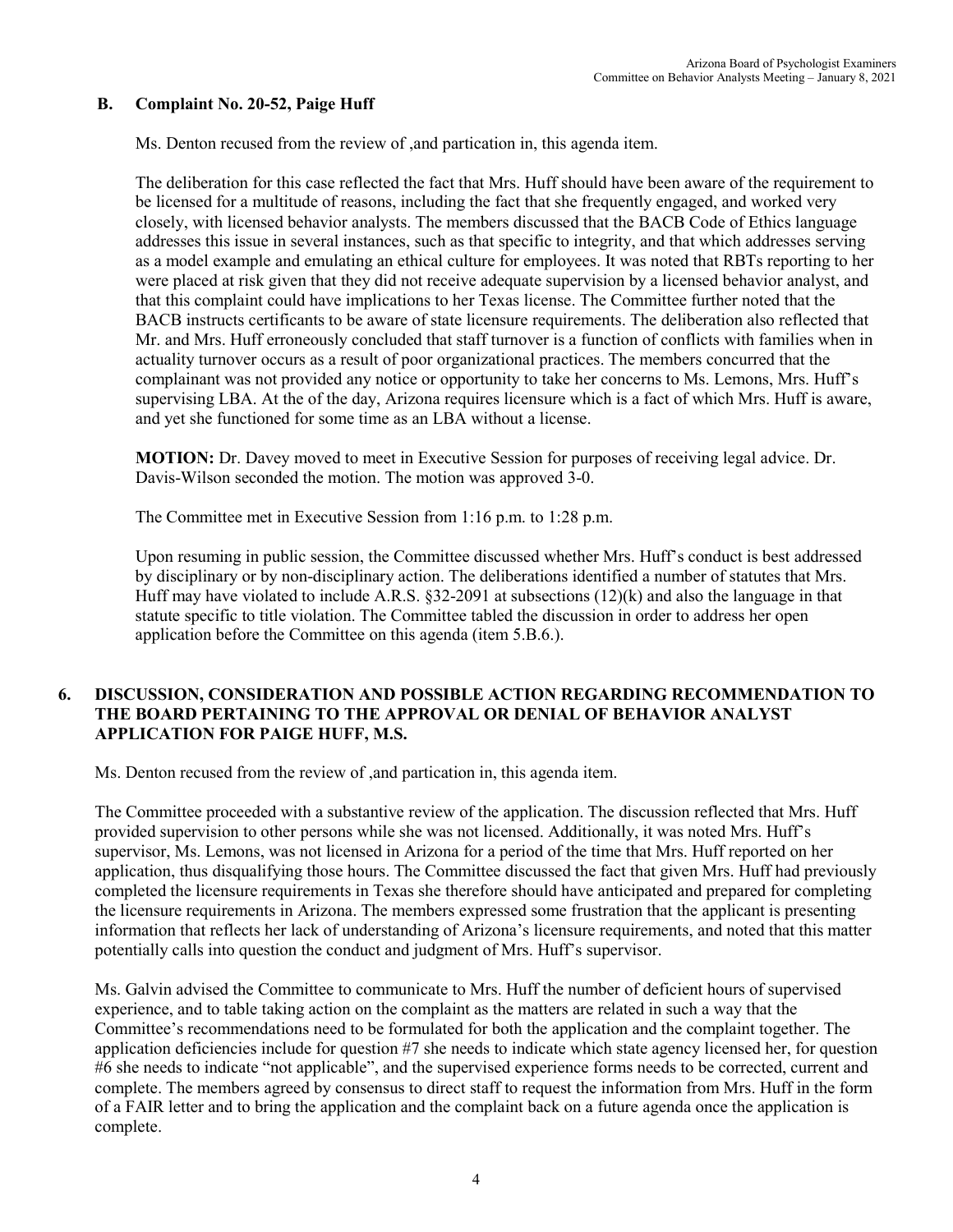## **7. DISCUSSION, CONSIDERATION, AND POSSIBLE ACTION REGARDING RECOMMENDATION TO THE BOARD PERTAINING TO THE BEHAVIOR ANALYST TEMPORARY LICENSE APPLICATION FOR PAIGE HUFF, M.S.**

Ms. Denton recused from the review of ,and partication in, this agenda item.

The parties agreed to close out the temporary application in light of the fact that Mrs. Huff has an application for licensure pending before the Committee and the Board.

## **8. DISCUSSION, CONSIDERATION AND POSSIBLE ACTION REGARDING RECOMMENDATION TO THE BOARD PERTAINING TO APPROVAL OF BEHAVIOR ANALYST APPLICANTS**

## **A. Behavior Analyst Applications for Licensure**

## **1) Amanda Marie Hineline, M.Ed.**

The Committee proceeded with a substantive review of the application. Upon review, the Committee noted that the materials submitted were complete and fulfilled the requirements of statutes and rules, however the applicant needs to record the missing answer on #6. The Committee determined the application can be forwarded to the Board with a recommendation for approval once she supplies the missing response.

## **2) Brianna Rios-Robles, M.A.**

The Committee proceeded with a substantive review of the application. Upon review, the Committee noted that the materials submitted were complete and fulfilled the requirements of statutes and rules. The Committee determined the application can be forwarded to the Board with a recommendation for approval.

### **3) Cheyenne Cody-Da Rosa, M.Ed.**

The Committee proceeded with a substantive review of the application. Upon review, the Committee noted that the materials submitted were complete and fulfilled the requirements of statutes and rules. The Committee determined the application can be forwarded to the Board with a recommendation for approval.

## **4) Claire L. Piper, M.Ed.**

The Committee proceeded with a substantive review of the application. Upon review, the Committee noted that the materials submitted were complete and fulfilled the requirements of statutes and rules. The Committee determined the application can be forwarded to the Board with a recommendation for approval.

## **5) Courtney M. Broome, M.A.**

The Committee proceeded with a substantive review of the application. Upon review, the Committee noted that the materials submitted were complete and fulfilled the requirements of statutes and rules. The Committee determined the application can be forwarded to the Board with a recommendation for approval.

### **6) Desirea Satterwhite, M.A.**

The Committee proceeded with a substantive review of the application. Upon review, the Committee noted that the materials submitted were complete and fulfilled the requirements of statutes and rules, however the applicant needs to record the missing answer on #19. The Committee determined the application can be forwarded to the Board with a recommendation for approval provided the applicant supplies a satisfactory answer.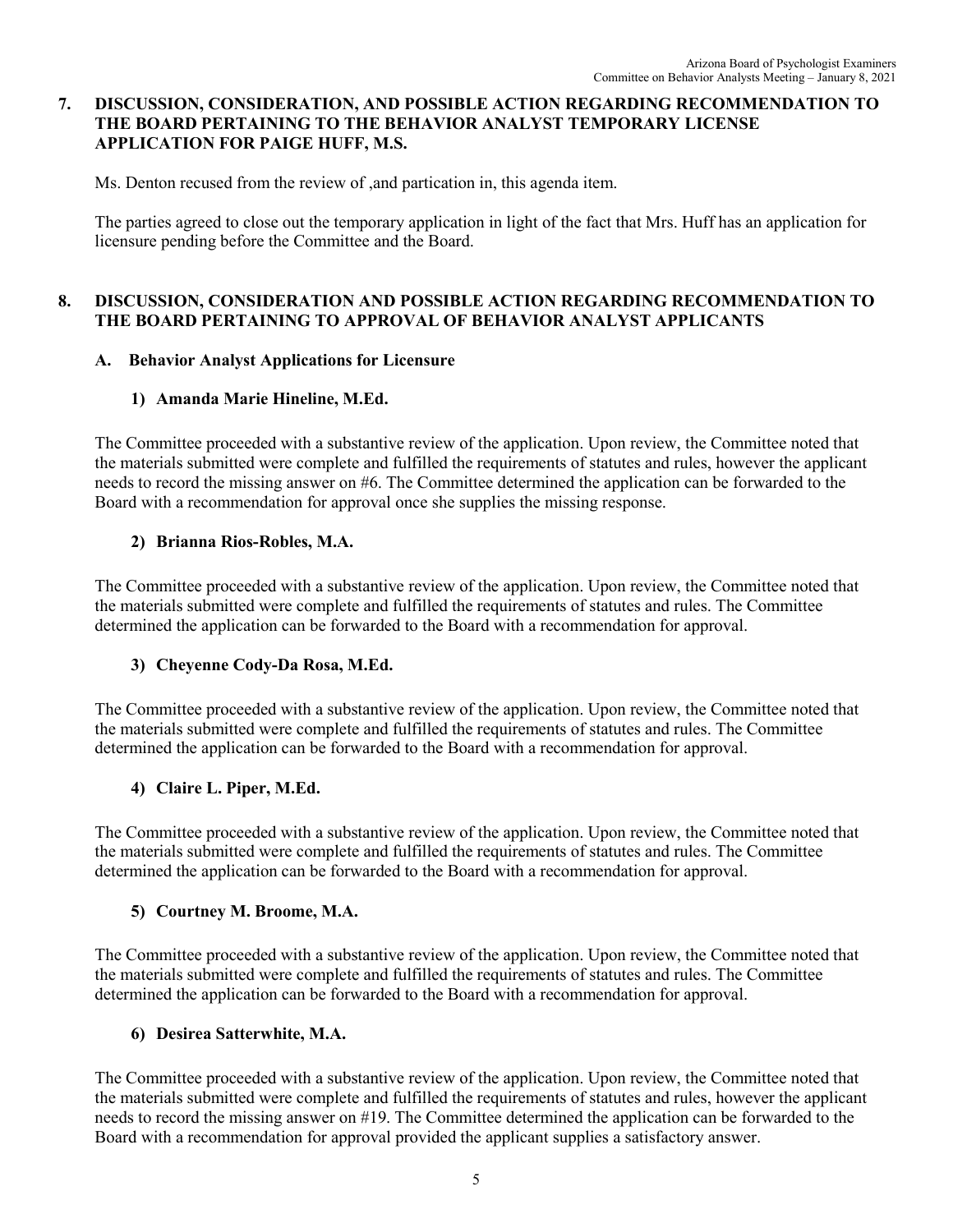## **7) Emilie Jean Newman, M.S.**

The Committee proceeded with a substantive review of the application. Upon review, the Committee noted that the materials submitted were complete and fulfilled the requirements of statutes and rules. The Committee discussed the fact that she worked previously as a "behavior support specialist" but concurred that this information does not warrant additional explanation given that she is certified by the Arizona Department of Education. The Committee determined the application can be forwarded to the Board with a recommendation for approval.

## **8) Eva Santana, M.Ed.**

The Committee proceeded with a substantive review of the application. Upon review, the Committee noted that the materials submitted were complete and fulfilled the requirements of statutes and rules with the exception of the fact that dates of her supervised practice appear to have been listed erroneously. The Committee directed staff to request clarification and additional information from the applicant in the form of a FAIR letter and to bring the application back on a future agenda once it is complete.

## **9) Jennifer Jung Fuchs, M.S.**

The Committee proceeded with a substantive review of the application. Upon review, the Committee noted that the materials submitted were complete and fulfilled the requirements of statutes and rules. The Committee determined the application can be forwarded to the Board with a recommendation for approval.

## **10) Jenna Rae Laibe, M.Ed.**

The Committee proceeded with a substantive review of the application, noting that the applicant provided an update to her file relative to a change of name. Upon review, the Committee noted that the materials submitted were complete and fulfilled the requirements of statutes and rules. The Committee determined the application can be forwarded to the Board with a recommendation for approval.

## **11) Kathleen E. Panitz, M.Ed.**

The Committee proceeded with a substantive review of the application. Upon review, the Committee noted that the materials submitted were complete and fulfilled the requirements of statutes and rules. The Committee determined the application can be forwarded to the Board with a recommendation for approval.

## **12) Kristen Terrell, M.Ed.**

**MOTION:** Dr. Davis-Wilson moved to meet in Executive Session for purposes of receiving legal advice. Dr. Davey seconded the motion.

**VOTE:** The motion was approved 4-0

The Committee met in Executive Session from 9:41 a.m. to 9:53 a.m.

Upon resuming the meeting in public session Dr. Davis-Wilson and Ms. Denton indicated they are recused from the review of the application. The Committee acknowledged that due to a lack of quorum for this matter the application will be tabled to the next meeting of the CBA.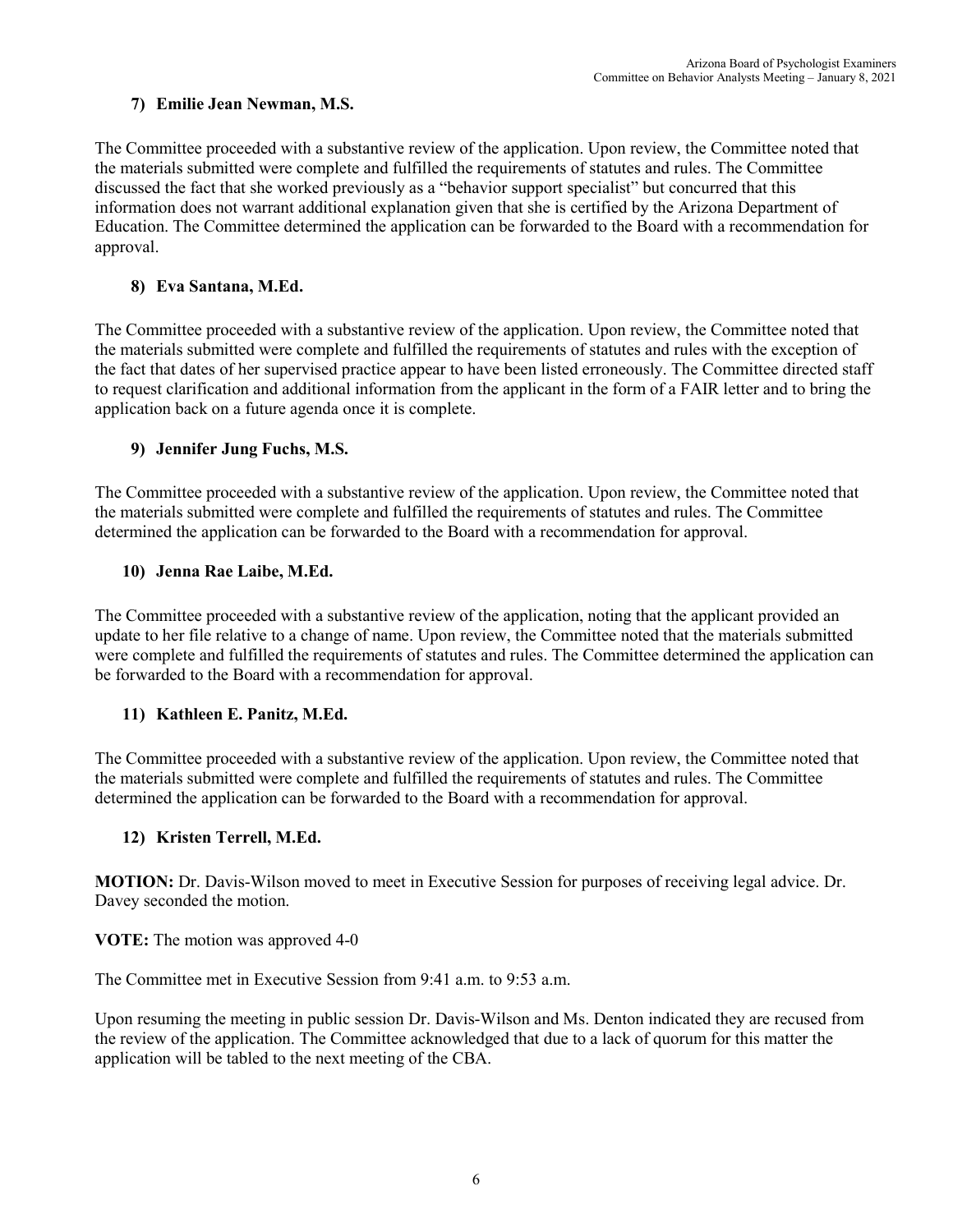## **13) Lizette Williams, M.A.**

The Committee proceeded with a substantive review of the application. Upon review, the Committee noted that the materials submitted were complete and fulfilled the requirements of statutes and rules. The Committee determined the application can be forwarded to the Board with a recommendation for approval.

## **14) Michelle Orellana, M.Ed.**

The Committee proceeded with a substantive review of the application. Upon review, the Committee noted that the materials submitted were complete and fulfilled the requirements of statutes and rules. The Committee determined the application can be forwarded to the Board with a recommendation for approval.

## **15) Nicholas Cuellar, M.A.**

The Committee proceeded with a substantive review of the application. Upon review, the Committee noted that the materials submitted were complete and fulfilled the requirements of statutes and rules. The Committee determined the application can be forwarded to the Board with a recommendation for approval.

## **16) Stacy DeMaranville, M.Ed.** *(FAIR\*)*

The Committee proceeded with a substantive review of the application. Upon review, the Committee noted that the materials submitted were complete and fulfilled the requirements of statutes and rules. The Committee determined the application can be forwarded to the Board with a recommendation for approval.

## **17) Taylor David Thomas, M.A.**

The Committee proceeded with a substantive review of the application. Upon review, the Committee noted that the materials submitted were complete and fulfilled the requirements of statutes and rules. The Committee determined the application can be forwarded to the Board with a recommendation for approval.

**MOTION:** Dr. Davey moved to forward all complete applications to the full Board with a recommendation for approval with the exception of that for Eva Santana, M.Ed. to whom a FAIR letter will be issued, and of those for Amanda Marie Hineline, M.Ed. and Desirea Satterwhite, M.A. who will be advised to make application corrections as reflected by the discussion. The motion also reflected that the application for Kristen Terrell, M.Ed. will be reviewed on a future meeting agenda. Dr. Stenhoff seconded the motion.

**VOTE:** The motion was approved 4-0.

*\*First Additional Information Request*

# **9. DISCUSSION, CONSIDERATION AND POSSIBLE ACTION REGARDING RECENT UPDATES FROM THE BEHAVIOR ANALYST CERTIFICATION BOARD (BACB)**

Ms. Paakkonen reported that the BACB shared some information relative to the updated Code of Ethics that will be in effect January 1, 2022. The discussion reflected the fact that the rule A.A.C. R4-26-406 Ethical Standard states that the most current code will be enforced unless it is determined that it does not effectively protect public health and safety. The members noted that the 2022 code does not consist of substantial changes to the current code, but the organization of the content has changed rather significantly.